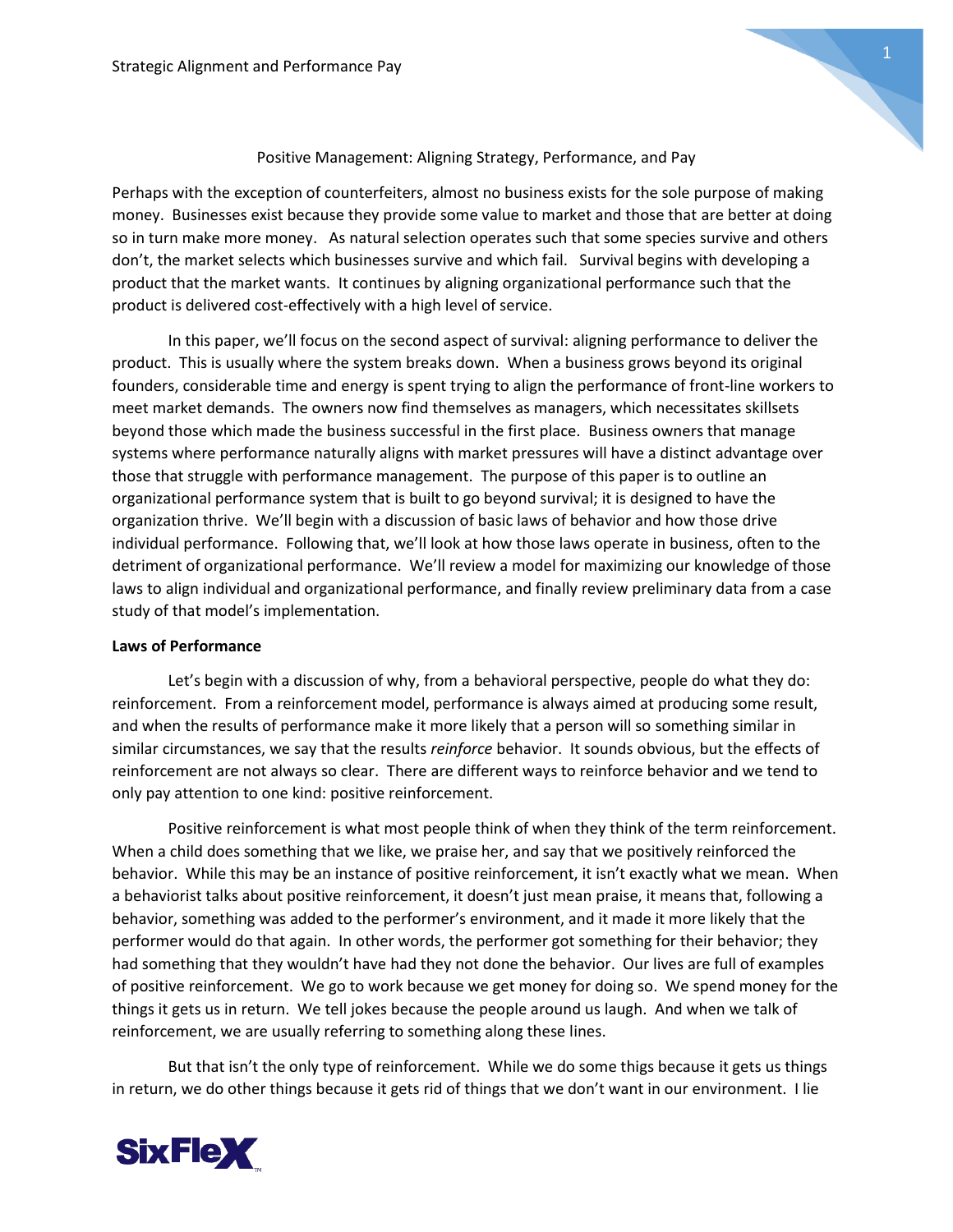and tell someone I am busy because I don't want to talk with them any longer. When I have a headache, I take an aspirin because it gets rid of the pain. Cars are now designed so that the only way to get rid of a dinging noise is to fasten the seat belt. In each case, whether it is lying, taking medicine, or fastening a seat belt, we do them because, after we do, there is something that is no longer there. Notice that behavior is still being strengthened. In similar situations, I am more likely to do those things. It is still reinforcement. The effect, however, is to remove something from the environment, and because of this, we call it *negative.* In behavior science, we often call this type of behavior *escape.* 

There is a second type of negative reinforcement, however, and that is behavior that *prevents* something else from happening. I drive close to the speed limit because it prevents a visit from police. Instead of answering the phone when I see the number of someone I don't want to talk to, I swipe an icon to send them to voicemail. I immediately clean dishes after a meal so that my love doesn't complain about the mess I've left. This is also negative reinforcement as, when I do them, it prevents the onset of something I don't want. Another way of saying this is that it avoids an outcome.

Before discussing how these operate in business, there are two things to notice about behavior that prevents things. The first is that, when someone is doing things that prevent other things, not much happens following the behavior. When you send someone to voicemail, your environment is the same way it was before the person called. When you drive the speed limit, the best thing that can happen is nothing. And, though my kitchen is left clean after I do the dishes, it does not guarantee that my loved one will interact with me positively; it is only a safeguard against an interaction that I don't want.

The second thing to attend to is that getting rid of and preventing are not very much fun. Whenever I send someone to voicemail because I simply don't want to talk, there's always a moment of annoyance before I do. I don't like paying attention to the speedometer when I'm driving and, when I glance down and see that I'm doing 85 in a 55 zone, there's a little frustration there for me as I take my foot off the gas to slow down. As I pointed to earlier, I'm never delighted to do the dishes. The same is the case for behaviors that get rid of things. Most of us wouldn't call taking aspirin, buckling a seatbelt, and lying to someone *fun*. At best, when these things happen, it's a relief. Why we call it a relief is because the situation was at least mildly stressful in the first place. If we could, we'd likely avoid those situations altogether.

Now, let's look at how these principles operate in business. Let's start with the most obvious thing people *get* from coming to work: money. Remember, for something to be a reinforcer, whether it's something that people are *getting, getting rid of,* or *preventing*, it must happen after an instance of someone doing something, and it has to make it more likely that they will do that in the future. What behavior is money reinforcing?

If you asked any business owner what behavior money reinforces, they would probably say "doing their job." But is that really what it's reinforcing? Let's look what people actually get the money *for*. For many jobs, the amount of money a person gets isn't tied to how much work they do, but instead with how much time they put in. Let's say my job, according to the owner, is to take customers' orders, provide polite and quick service, and make sure that the workspace where I greet customers is clean and presentable. Now, let's say one week I work 40 hours in the week, I greet every customer happily, am very careful to make sure I accurately take their orders, and use my free moments to improve the physical space. At the end of the week, I am paid \$600.

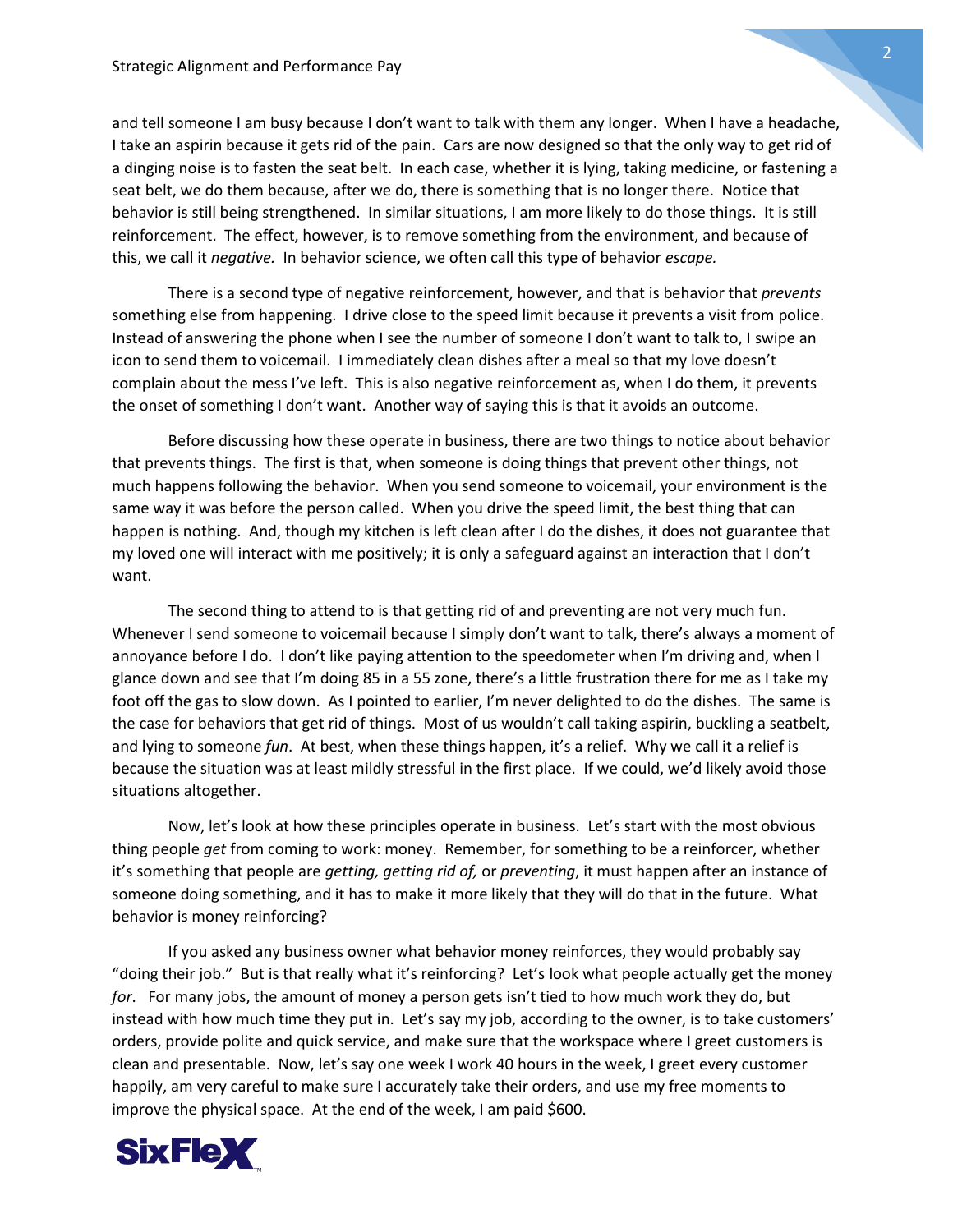Now, let's look at another week. When customers come in, I sigh and roll my eyes. I am casual about taking their orders and make several mistakes. Then, I wait to clean the work area until someone makes a comment about its messiness and spend most of my free moments flipping through a magazine. At the end of the week, I am paid \$600. If we ran this like an experiment, we could keep alternating weeks where I work very hard doing exactly what the owner would want me to and weeks where I did just enough to get by, and what we would likely see is that my pay would never change. If changes in the amount or quality of work I do aren't related with changes in what I am paid, then it's hard to say that pay is reinforcing my behavior of doing a good job.

This raises the question: if money is not reinforcing my behavior of doing thorough work, what is the pay reinforcing? If all I am being paid is an hourly wage, then likely what the money is reinforcing is my behavior of showing up at work, punching the clock, and then staying at work as long as the owner and I have agreed on. This leads to a further question: If the pay is only reinforcing my behavior of showing up, then why do any work at all? Remember that, from this way of looking at things, there are two other reasons why people would do something: to either get rid of something or to prevent something. If we examine our example, we can see that happening. If I only clean up when someone starts making comments about what a mess things are, then it is likely that I am cleaning up so that they'll stop making those comments.

However, there are other things that I am doing, like taking care of customers and helping them with their orders, and nothing happens when I do those things. In those cases, it is likely that I am doing those things to prevent something from happening. In the case of work, what often turns out to be the case is that I do my work to prevent things like getting reprimanded, written up, or being fired. In other words, I am not working to *get* a paycheck; I am working to *prevent* the loss of a reliable stream of money.

There are a few things to notice here. First, pay is a really good way to get people to show up for work and get them to do the things you are paying them for. If you are paying them for their time, they will likely show up to work ready to give you their time. If you are paying them for the work they complete, then they'll show up ready to do those things. Second, many business owners are not paying them for the things they think they are paying them for. Third, if there are things that we want done that employees are not being paid for, then we'll need to find some other way of reinforcing them for doing those things. Often, the form that takes in a work environment is that people end up doing things to get rid of or prevent other things. Fourth (and importantly) getting rid of things and preventing them, when that's what we're working to do, doesn't feel very good. Finally, what you'll likely see with behavior that gets rid of and prevents things is that it will rise just to the level necessary to get rid of or prevent and not much higher. If taking orders while rolling my eyes without making too many errors will keep the boss off my back, then I will likely keep rolling my eyes while taking orders and be just careful enough that I make a few, but not too many errors. Very few people drive below the speed limit.

Note that one way you could improve performance would be to increase the level of effort required to prevent getting in trouble. If I only clean my work area when the boss comments that it's getting dirty, she could likely increase that by giving me a formal reprimand instead. Another option would be to dock my pay when things get messy. If that happened, I would probably do the work to keep the area cleaner. Another solutions would be to put in some measure of customer service and do

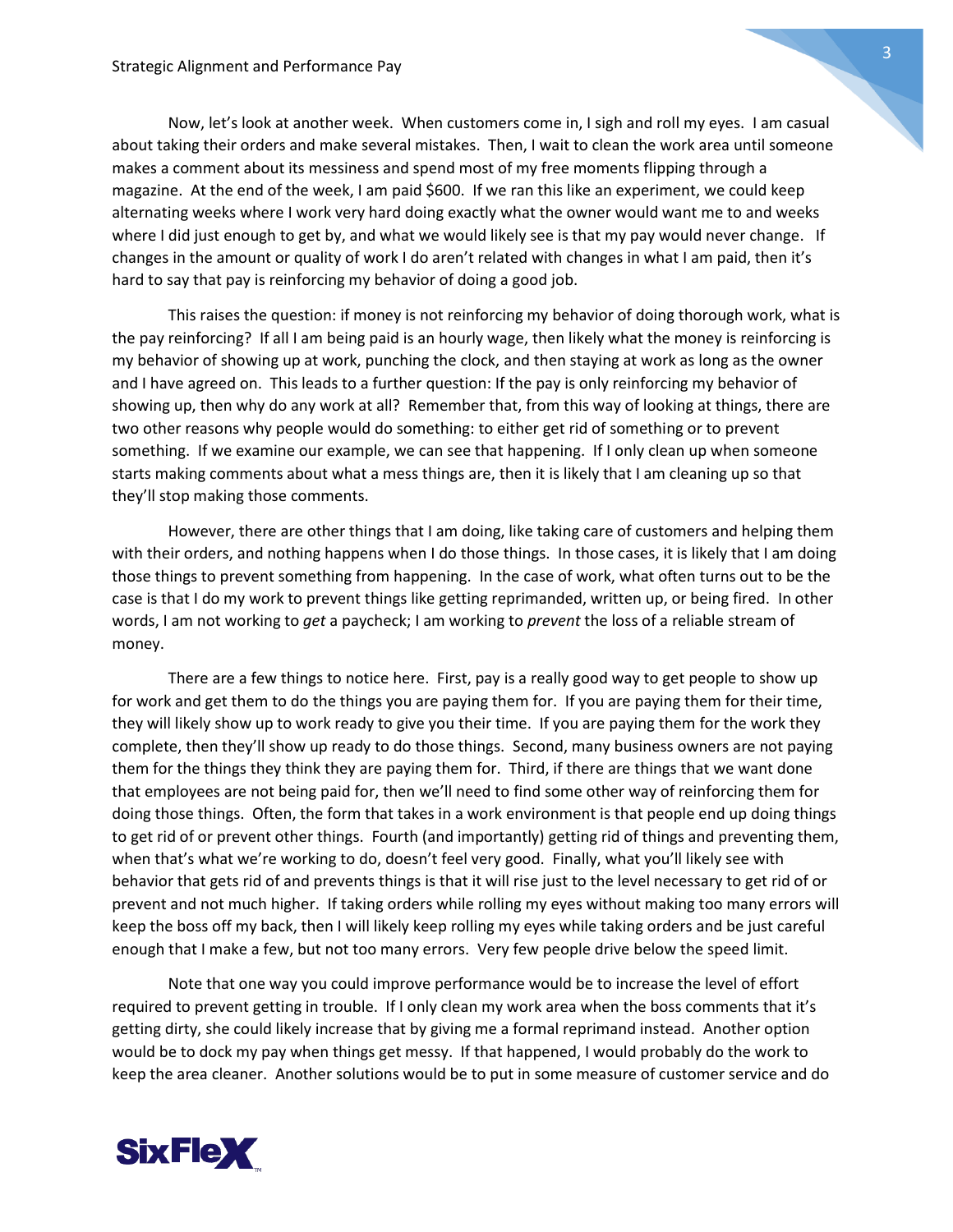something similar when my ratings fell below some minimal standard. It would keep me motivated to keep the place clean and make sure that the customers were just happy enough.

The trouble is that, as we pointed to earlier, working to get rid of and prevent things is no fun, and when managers rely primarily on these forms of motivation, it has other consequences. First, as noted, it makes it less likely that I will do anything beyond the minimum required to stay out of trouble. Second, it's upsetting. I am more likely to complain, get angry, and do other things that will otherwise hurt the work environment. I'm more likely to steal from my employer and more likely to hurt morale through gossip. I will keep my eyes open for other job opportunities.

Unfortunately, this how too many businesses operate. Managers mistakenly take it for granted that employees are being paid to act in the interest of the company, fail to positively reinforce behavior that benefits the organization, and then rely on negative reinforcement to drive results. The effect is that employees work to a minimum standard, the boss becomes a signal of danger instead of support, and morale suffers, ultimately leading to turnover and other costs. However, it doesn't have to be that way. In the sections that follow, we'll review a system for aligning employee performance with organizational strategy and a method for using that system to positively reinforce behavior that benefits the organization. Following that, we'll present case data showing the initial stages of one implementation of that system.

## **The Total Team System**

The ideas presented here are not original. This system is largely adapted from *The Total Performance System*, which is detailed by the late Dr. Bill Abernathy in his book *Managing Without Supervising*, which is in turn adapted and pieced together from a variety of systems Dr. Abernathy experimented with in his decades as a consultant and researcher.The differences between his approach and ours is small, with most differences coming in how precisely employee performance is measured and how certain key elements of the system are calculated. For a detailed account of how to build such a system and the theory underlying it, we refer you to that book. Here we present an overview that should provide a basis for establishing some sort of performance management system that aligns employee performance with organizational interests and then positively reinforces that performance. As he outlines it, his approach contains three basic factors: balanced scorecards, performance pay, and positive leadership. Here, we will discuss the first two.

**Balanced Scorecards –** Managing and growing a successful business entails balancing seven key factors that drive any business. First, it is important to maintain and build revenue while, second, controlling expenses. Beyond that, businesses need to manage cash-flow and make sure the money it is generating is working in its best interests - that it is collecting on money owed and spending responsibly. The fourth factor is productivity, or output over labor costs. Customer service may be measured several ways, including product quality, timeliness, as well as customer satisfaction. Sixth, strategic projects refer to progress on new initiatives. Finally, any business must maintain integrity with respect to regulatory compliance and maintain practices such that it operates within the law.

Any successful business balances these seven factors. As such, the process begins with defining how these are measured and captured at the organizational level and giving each a percentage weight based on its importance relative to the others, which is where we find variability across organizations. For example, a company that manufactures paint cans may put very little weight into new projects but

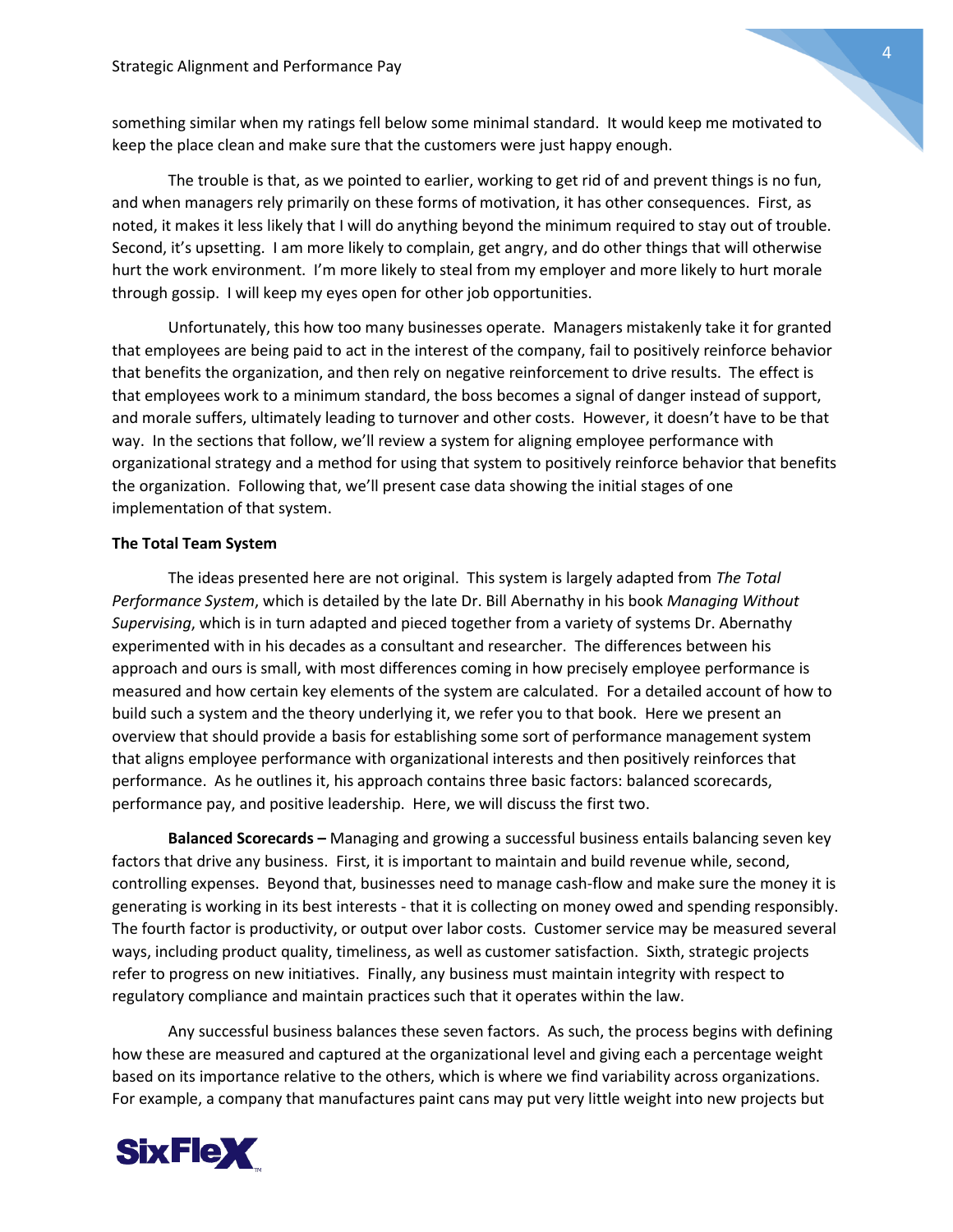weight productivity and expense control very highly, whereas a tech company would weight strategic projects very highly. A small marketing agency might have very little concern for legal compliance beyond filing quarterly income statements, while an insurance firm has entire teams of people devoted to ensuring the organization operates within state and federal law.

These weights and measures are captured in a strategic scorecard and then each is assigned a base and goal. The base is the minimum expectation and is typically set slightly above what it takes, minimally, for the organization to get by. The goal is set more arbitrarily but is typically set slightly beyond where leadership would like to see the organization perform within the next year.

Once a strategic scorecard is established, the task becomes aligning each position's performance outcome with that strategy. Beginning with organizational leadership, and then working down through the organizational chart, a scorecard is developed for each unique position. Each scorecard has outcome measures capturing the results that position is responsible for producing and/or organizational outcomes that it impacts. Further, measures are created such that it focuses attention on all outcomes that are important to the organization and weighted accordingly. For example, while it might be important for a salesperson to focus on total sales, leadership may want its sales force focusing on sales that result in the highest margin. In this case, a measure would be created for total sales, but also for profit margin on sales. This can be further balanced by creating a customer satisfaction score, assuming the organization also wants to build customer loyalty. If individual performance outcomes are difficult to capture, team scorecards can substitute.

As with the strategic scorecard, each measure is given a percentage weight, a base, and goal. Each measure is scored monthly with the score being calculated based on percentage of goal. For example, if individual productivity is captured in a ratio of units produced over hours worked, and the base is 3.0 with a goal of 4.0, and an individual's ratio was 3.5, their score for that measure would be 50. Scores are then adjusted by multiplying by the weight to give an adjusted score. If that measure was weighted at 30%, the adjusted score would be 15 (0.3 \* 50). Adjusted scores are then summed to give a score between 0 and 100.

Figure 1 gives an example of a balanced scorecard for an inside sales position. It balances overall revenue with a focus on higher margin products, developing new leads, and customer satisfaction scores as well as returns as measures of customer service. As shown, this employee scored a 44.5 for the month, indicating a score well above base and with room for growth. Ideally, goals should be difficult (though not impossible) to attain. The goal is to develop scorecards where reaching 100 is extremely challenging, as it creates a gap that the employee then works to close.

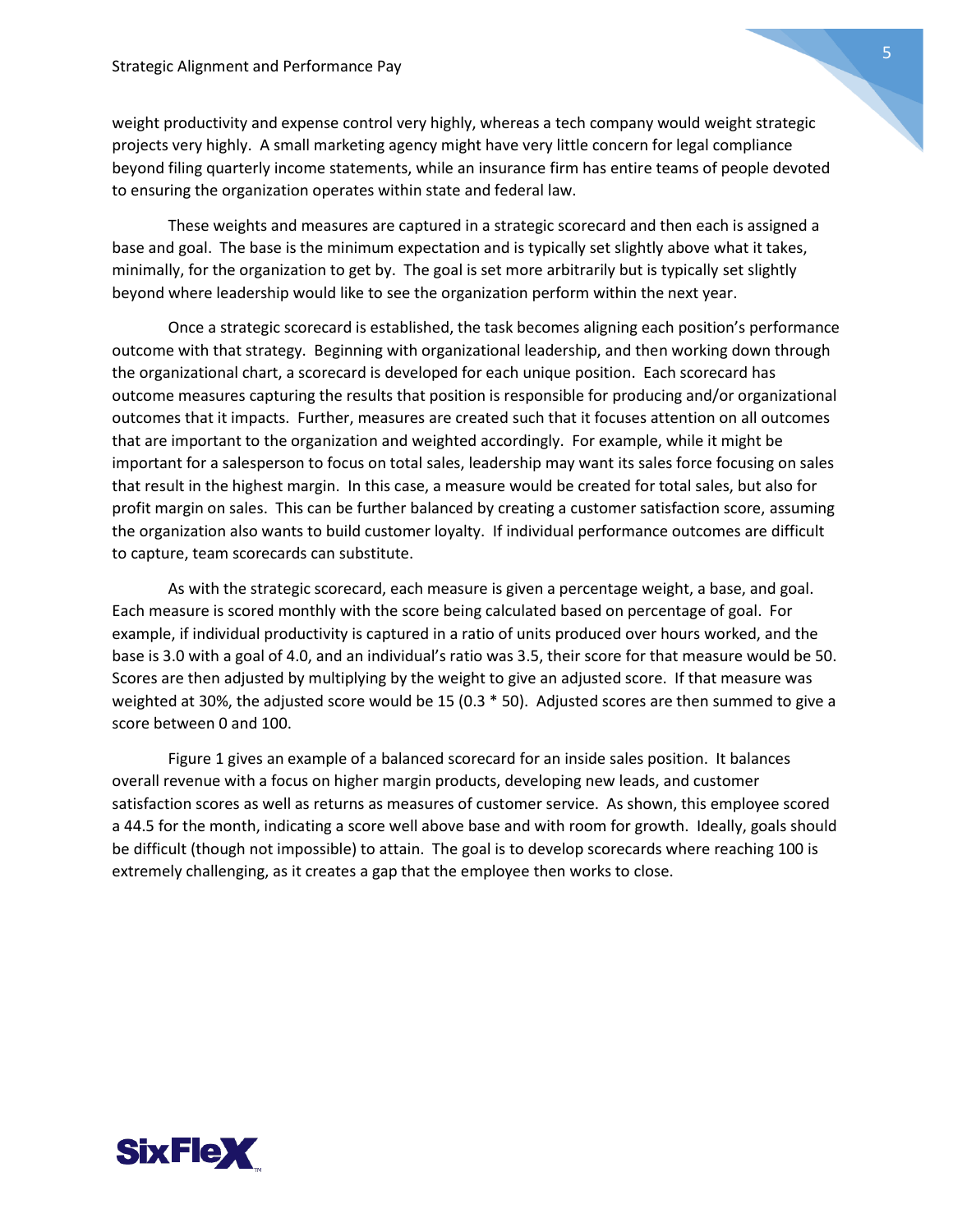| <b>Inside Salesperson</b>        |        |        |        |                 |                    |                   |  |
|----------------------------------|--------|--------|--------|-----------------|--------------------|-------------------|--|
| Measure                          | Base   | Goal   | Weight | Score           | Percent<br>of Goal | Adjusted<br>Score |  |
| Net Profit on Sales              | 20,000 | 30,000 | 30%    | 26,000          | 40%                | 12                |  |
| Profit Margin on<br><b>Sales</b> | 20     | 25     | 15%    | 22.5            | 50%                | 7.5               |  |
| <b>New Prospects</b>             | 10     | 20     | 20%    | 17              | 30%                | $6\overline{6}$   |  |
| Customer<br>Satisfaction         | 3.5    | 4.5    | 20%    | 3.8             | 70%                | 14                |  |
| <b>Return Percentage</b>         | 8      | 5      | 15%    | $6\overline{6}$ | 33%                | 5                 |  |
|                                  |        |        |        |                 | <b>TOTAL</b>       | 44.5              |  |

Scorecards are then used as a performance management tool. Managers meet monthly with their reports to review results and develop plans for improvement. Additionally, scorecards can be used as a diagnostic. When an employee fails to improve while her peers are excelling, it may indicate the need for training. Conversely, if numerous employees fail to improve on the same measure, it may indicate that the workplace needs reorganization or other systemic problems with workflow.

Implementing this system alone should demonstrate performance improvement. Numerous controlled studies show that regular performance feedback leads to performance improvement. One powerful reinforcer is to simply see the difference our behavior makes, and regular feedback is a powerful way to presence that difference. However, feedback alone still leaves the problem of behavior controlled largely through the threat of reprimand or dismissal and all of the unintended consequences discussed above. Thus far, all we have done is align the expectations of the employee with the outcomes that are beneficial to the organization. To maximize results, what works is to also align the *interests* of the employee with those of the organization. To do that, we now turn to performance pay.

**Performance Pay** – There are several ways to structure performance pay, but the method used in this system is "Profit-Indexed Performance Pay." Essentially, what that means is that performance pay is based on the profitability of the organization and, as profitability increases the opportunity to earn performance pay increases. This does two things. First, it ensures that the performance pay system is affordable to the organization. Bonuses aren't paid unless it works for the organization to do so. Second, it focuses the employee's attention on the health of the organization and gives them incentive to do things that promote that health. If a predictable employee perspective is that, "the organization is trying to get everything it can from me," such a system alters that view by rewarding the employee when he or she performs in ways that makes a difference for organizational outcomes.

Creating such a pay system is relatively simple and it begins with creating an incentive multiplier scale. To do this, the first step is to determine all expenses that will be considered before money is allocated toward the incentive pool. This should include things like fixed expenses, minimum

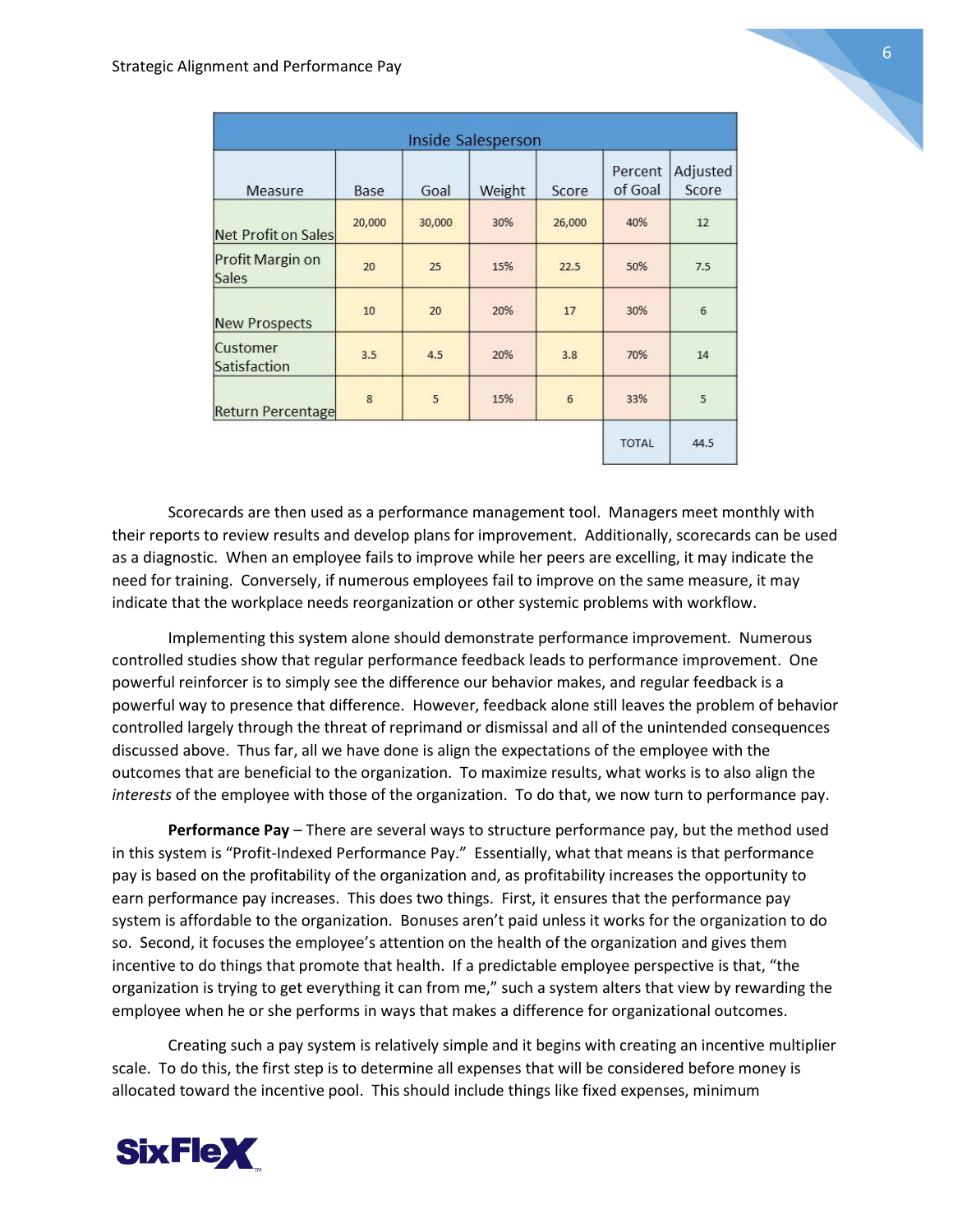shareholder return on investment, and savings. These should be fixed numbers and remain stable month to month. If you are a business owner and take part of your salary on a draw, set what you will take as a draw ahead of time and do not add to it (don't worry, you'll have the opportunity to make more money). It is important for employee trust in the system that these numbers be predictable. Otherwise, it will occur to them that they system is being manipulated against their advantage. On a monthly basis, every dollar above this number will be reported as net.

The next step is to determine how much of an employee's base earnings will be available for incentive pay. Typically, companies make available either 5 or 10 percent of base pay. The number is arbitrary, but do note that the higher the percentage, the more difficult it will be for the organization to hit the threshold at which bonuses will be granted, and therefore the less likely that the employees will experience the benefit of the system.

The third step is to determine the amount of money that the organization will owe if everyone makes 100% of bonus. For example, if monthly payroll is \$100,000, and the bonus opportunity is set at 10%, then the minimum that the organization will have to net will be \$10,000. We'll call this the base threshold. However, as the owner always assumes a greater risk than employees in such a system, not every dollar netted will be made available to the incentive pool. To accommodate this, ownership sets a share percentage, which is the percentage of each dollar netted that ownership is willing to share with employees. To determine the bonus threshold, the base threshold is divided by the share percentage. So, in our previous example, if the base threshold is \$10,000 and the share is set at 30%, 10,000 divided by .3 is \$30,000. As such, the organization must earn \$30,000 beyond all expenses before bonuses are paid.

If the system stopped there, we would have a powerful system in which employees came to work knowing what results were expected of them and with a strong incentive to ensure that the company was profitable month to month. However, there would be no incentive to grow profitability. Because of this, we create an incentive multiplier, shown in Figure 2.

| <b>Multiplier</b> | Net           |  |  |
|-------------------|---------------|--|--|
| <b>Scale</b>      | <b>Profit</b> |  |  |
| 1                 | 30,000        |  |  |
| $1.5\,$           | 45,000        |  |  |
| $\mathcal{P}$     | 60,000        |  |  |
| 2.5               | 75,000        |  |  |
| 3                 | 90,000        |  |  |

When this sample organization hits \$30,000 in profit, each employee is eligible to receive 10% of their base pay in incentive pay. However, as profitability increases, the incentive opportunity increases with it. When the organization nets \$45,000, the base opportunity is multiplied by 1.5. In that scenario, and employee that earned \$3,000 in a month would see their opportunity rise from \$300 to \$450. Thus, it pays the employees to look for ways to increase the profitability of the organization.

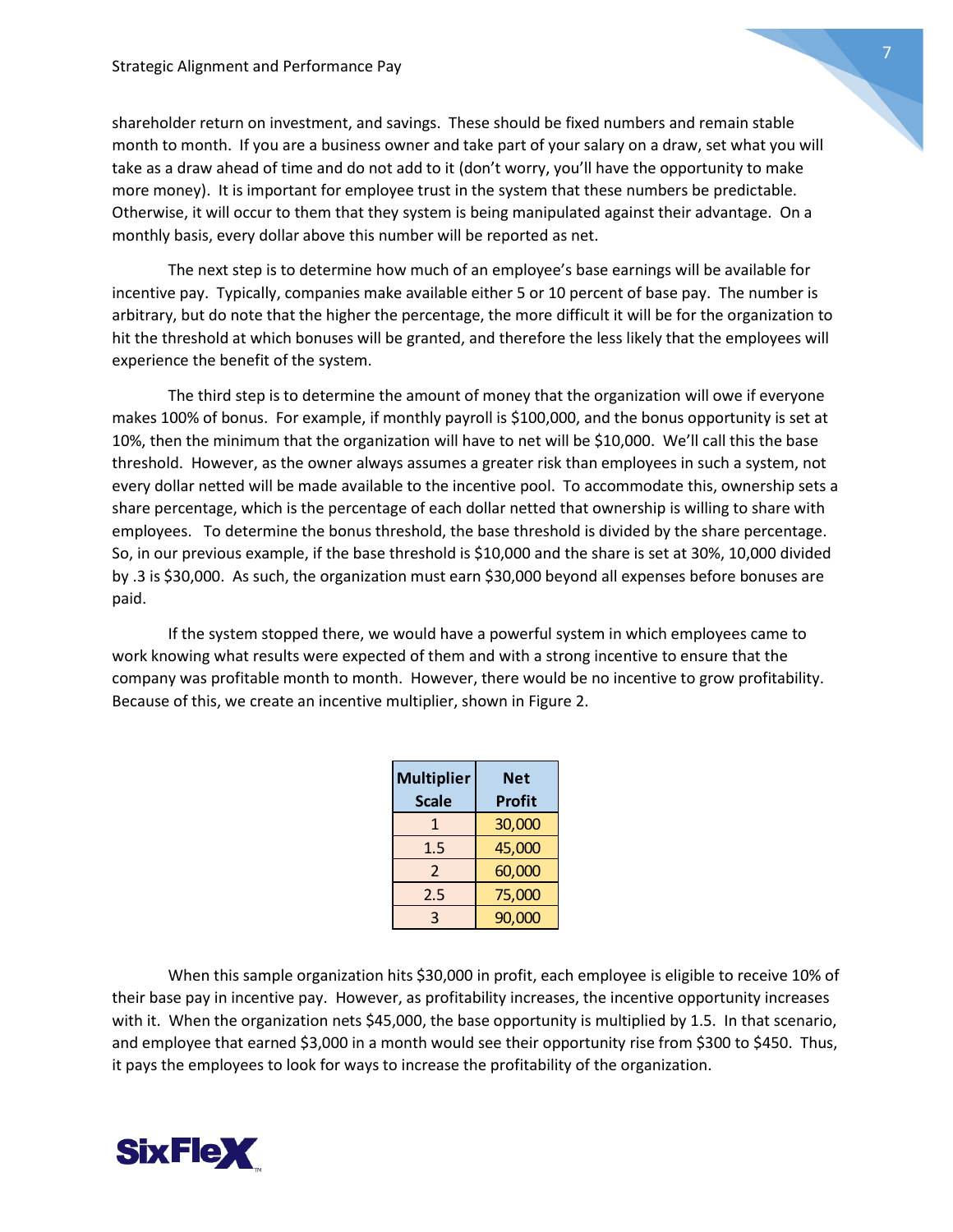Finally, in the above example the employee's opportunity, when the organization nets \$45,000 is \$450. The actual incentive payout, however, is based on their scorecard performance. Going back to our inside salesperson, if that person's opportunity was \$450 and their scorecard performance was 44.5, they would take home just over \$200 in incentive pay, and the remainder of the money reverts to the organization.

To conclude this section, this system does what conventional pay systems don't; it incentivizes acting in the best interest of the organization using positive reinforcement. In doing so, it encourages employees to go above and beyond the minimum required to keep the organization afloat. Further, it puts leadership on the same side of the front-line employees; they are no longer trying to pull them along to produce results for the organization, and are now partners in success. When one "side" wins, all sides win.

## **Case Study**

In December of 2015, we began work with an architectural firm that had done just under \$950,000 in business the prior year. The team consisted of one principal (the owner), a project manager, an admin, and nine architectural interns.

As the amount of time it takes to develop such a system is based more on the number of unique positions (as opposed to total number of employees), the scorecards were developed in a half day's consult, with an additional two hours to look at financials and set the multiplier. Further, because the nature of works is such that projects often include more than one person, with any one person often working on multiple projects with different people on each project, instead of creating individual scorecards, we created team scorecards and split the agency into two teams. We did this for two reasons. First, it allowed us to simplify data collection. When we looked at individualized measures, it became obvious that it would take six months to pilot a system where we were certain that we were getting reliable data that reflected organizational health. Second, we speculated that it would allow team members to leverage their relative strengths as projects progressed. For example, certain employees enjoyed communicating with customers and handling their concerns while others preferred to spend their time drawing. This provided incentive for teams to work it out amongst themselves who would focus more intently on which outcomes on the scorecard.

The data for the first four months of implementation are shown in Figure 3, and show monthly average revenue for those months. These revenue gains can be traced to substantial improvements in productivity. As revenue in this industry is generated at various milestones as projects progress, positive reinforcement for meeting milestones led to a substantial increase in meeting milestones and, therefore, revenue generation.